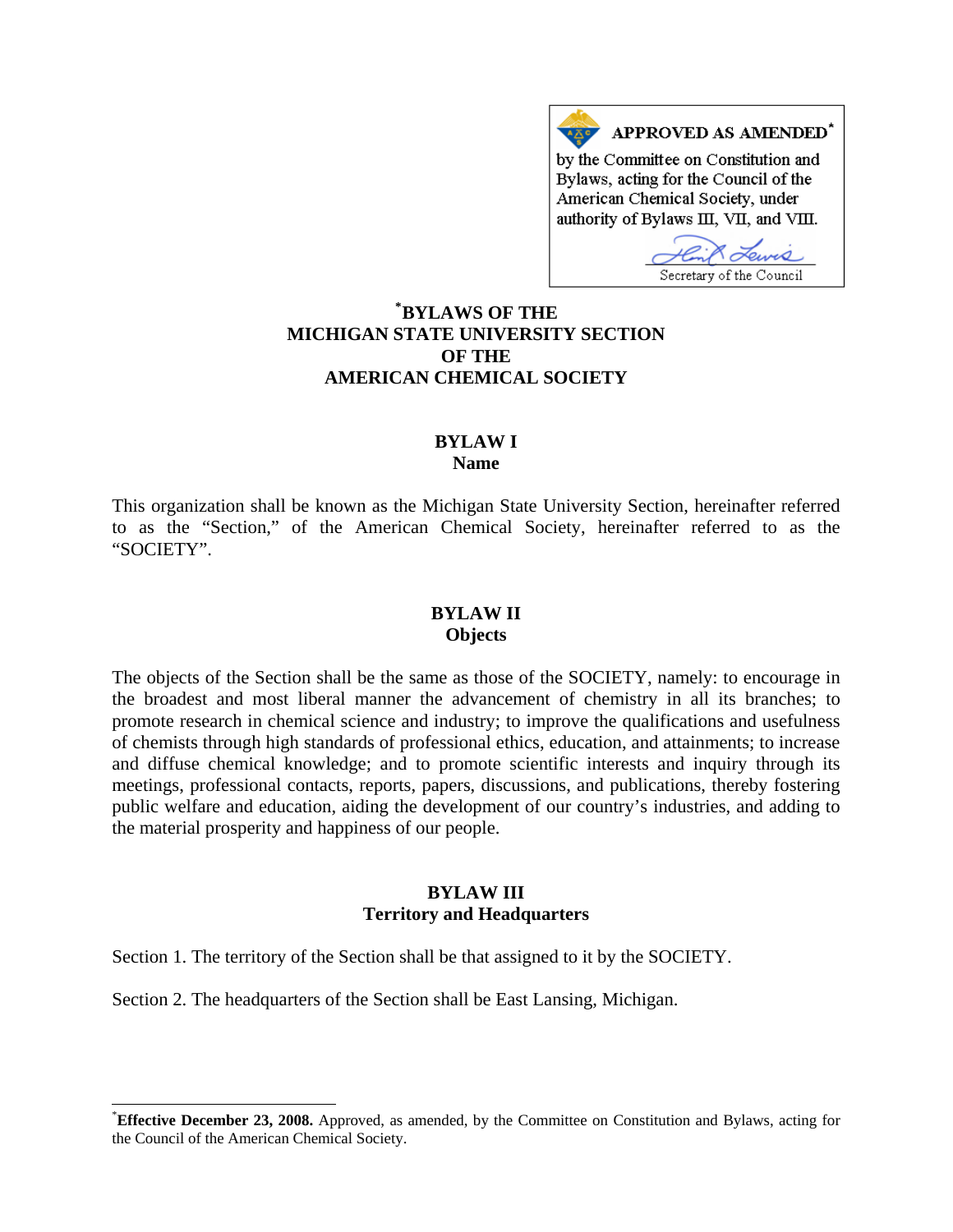# **BYLAW IV Members and Affiliates**

Section 1. The rolls of the Section shall include those MEMBERS, ASSOCIATE MEMBERS, and Society Affiliates of the SOCIETY residing within the territory of the Section, provided that exceptions to this rule may be made in conformity with the Constitution and Bylaws of the SOCIETY.

Section 2. The Section may have Local Section Affiliates as authorized in the Constitution and Bylaws of the SOCIETY.

Section 3. MEMBERS, ASSOCIATE MEMBERS, Society Affiliates, and Local Section Affiliates shall have such rights and privileges as are accorded them by the Constitution and Bylaws of the SOCIETY. Society Affiliates and Local Section Affiliates may not vote for or hold an elective position of the Section, vote on articles of incorporation and bylaws of the Section, or serve as voting members of the Executive Committee.

# **BYLAW V Organization**

Section 1. The officers of the Section shall be the Chair, Chair-Elect, Secretary, and Treasurer.

Section 2. The Section shall have a Councilor and an Alternate Councilor or Councilors and Alternate Councilors as provided in the Constitution and Bylaws of the SOCIETY.

Section 3. The Executive Committee shall consist of the officers of the Section, the Councilor(s), and the Alternate Councilor(s).

Section 4. All officers, Councilor(s), Alternate Councilor(s), and such other persons elected by the members shall be chosen from the MEMBERS.

# **BYLAW VI Manner of Election and Terms of Office**

Section 1. Elected officers of the Section shall serve for a term of one year beginning January 1, or until their successors are elected. The Chair-Elect shall succeed to the office of Chair upon completion of the Chair's term of office.

Section 2. Councilor(s) and Alternate Councilor(s) shall be elected for a term of three years, beginning January 1 immediately following their election.

Section 3. In the event of a vacancy in the office of Chair, the Chair-Elect shall assume the added duties of the Chair for the unexpired term. All other vacancies shall be filled by the Executive Committee by interim appointment for the period up to the next annual election, at which time the Section shall elect a MEMBER to fill out the unexpired term, if any. In the event the office of Chair-Elect is filled by such interim appointment, the Section shall elect both a Chair and Chair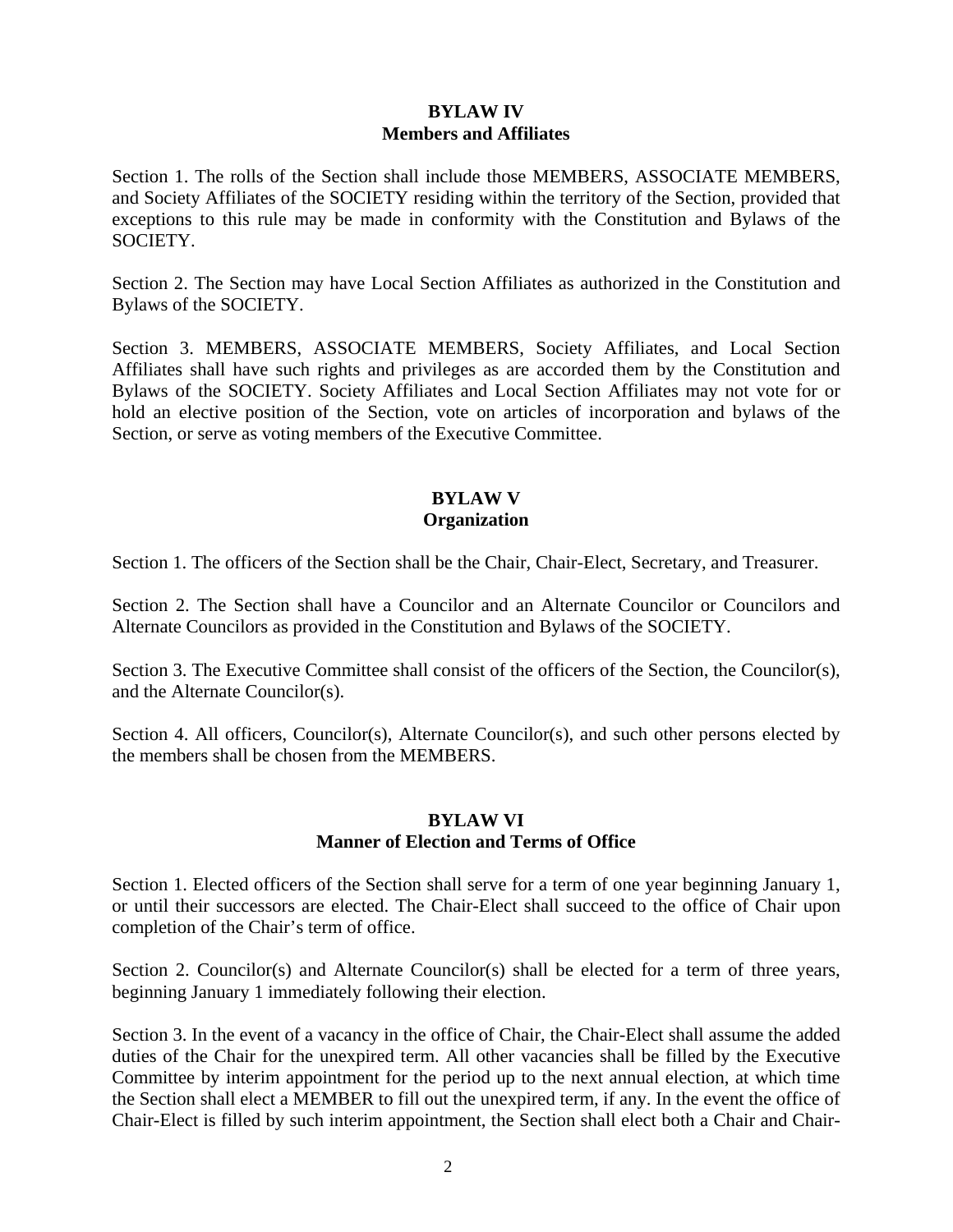Elect at its annual election. In the event of a vacancy in the position of Councilor or Alternate Councilor, the vacancy shall be filled at the next annual election. The vacancy may be filled until the next annual election by appointment by the governing body.

Section 4.

- a. On or before November 1 of each year, the Committee on Nominations and Elections, appointed by the Chair with the advice of the Executive Committee, shall transmit to the Secretary of the Section the names of one or more nominees for each of the offices of Chair-Elect, Secretary and Treasurer.
- b. On or before November 1 of each year in which a Councilor's term ends, the Committee on Nominations and Elections shall transmit to the Secretary of the Section the names of one or more members who are willing to serve as nominees for Councilor(s) provided that should the Section be entitled to more than one Councilor, terms of Councilors shall be staggered to produce rotations in accordance with the Constitution and Bylaws of the SOCIETY. In those years when an Alternate Councilor's term ends, nominations for Alternate Councilor(s) shall be made in the same manner.
- c. The Committee on Nominations and Elections shall announce to the membership the names of all nominees for the Section offices.
- d. Additional nominations for Section offices may be made by written petition to the Committee on Nominations and Elections if received by this Committee within two (2) weeks following the official announcements, provided that each petition shall be signed by ten (10) members.
- e. On or before November 15 of each year, the Secretary shall provide each member of the Section with a ballot containing the names of all the nominees for Chair-Elect, Secretary, and Treasurer, and if there is a position to be filled, the names of all the nominees for Councilor(s) and Alternate Councilor(s). For uncontested offices, the candidate is elected by acclaim if no ballots are returned. The Secretary shall retain all returned ballots for at least 90 days after either the announcement of the results to the membership or until any disputes have been resolved, whichever is later.
- f. In order to be valid, the marked ballot must be returned to the Committee on Nominations and Elections within the time specified by the Committee. The Committee shall count all valid ballots. That nominee for each office receiving the greatest number of votes shall be declared elected Chair-Elect, Secretary, and Treasurer, and Councilor(s) and Alternate Councilor(s) as the election may apply. In the case of a tie vote for any elective position, the Executive Committee shall select from among the tied candidates.

# **BYLAW VII Recall of Elected Officials**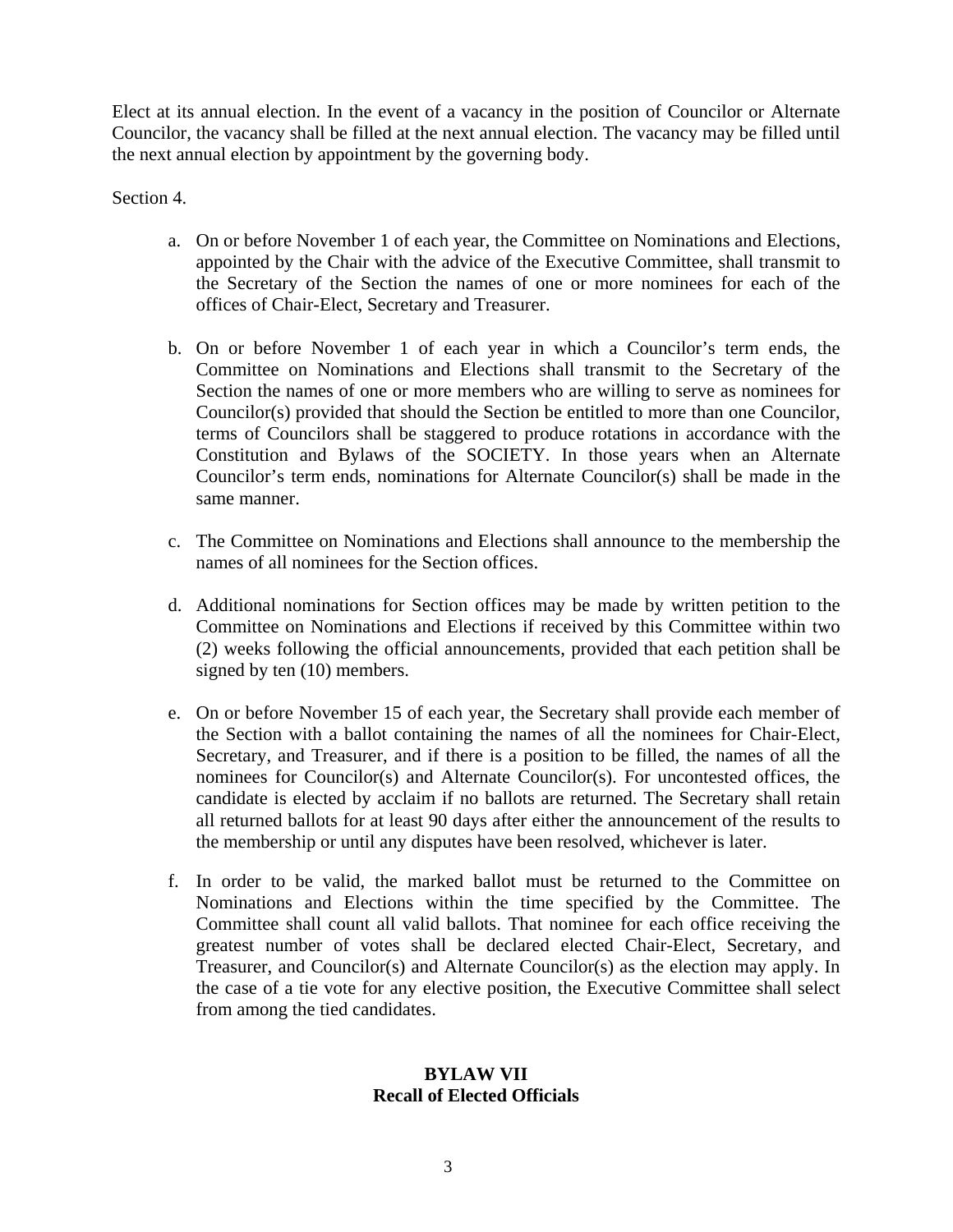Section 1. The elected officials of the Section (Officers or elected Executive Committee Members but not Councilors or Alternate Councilors) are subject to recall for neglect of duties or conduct injurious to the SOCIETY.

Section 2. The recall of an official shall be initiated when a signed petition, indicating in writing the specific charges and reasonable substantiating evidence, is submitted to the Chair from at least five (5) voting members of the Section. In the event the Chair is the official in question, the Chair-Elect shall receive the petition and shall assume the duties of the Office of Chair with respect to this issue until the issue is resolved.

Section 3. The Chair shall, without delay, determine that the petitioners are aware of the gravity of their actions and the procedures to be followed. The Chair shall seek an alternate resolution to the problem and a withdrawal of the petition at this time. In the absence of a resolution to the problem, the Chair shall present the issue to the Executive Committee as a new business item at the next Executive Committee meeting.

- a. The Executive Committee shall promptly continue the recall process or dismiss the petition as ill-founded or find an alternative solution to the problem. The Chair shall promptly inform the petitioners and the official of the decision of the Executive Committee.
- b. If the proceedings continue, the Chair shall assign the duties of the official to another qualified member of the Section until the issue is resolved.
- c. If the proceedings continue, the official shall be offered an opportunity to answer the allegations in the petition before the Executive Committee. Every reasonable effort shall be made to contact the official throughout this procedure. That effort shall include a certified letter to the last known address on the official SOCIETY membership rolls. Upon notification, the official shall have thirty (30) days to make a written response to the allegations. The Executive Committee shall decide whether to proceed after studying the official's response. The Chair shall inform the official and the petitioners of the decision of the Executive Committee. If no contact with the official can be made after a reasonable effort, the Executive Committee may remove the official in question with a two-thirds  $(2/3)$  vote of the remaining members.
- d. If the proceedings continue, the official shall choose one of the following options:
	- (1) The official may resign.
	- (2) The official may request a recall vote in the same manner as the original election, which must be consistent with the Section bylaws. The voting membership shall be informed, through brief written statements prepared by the Executive Committee and the official, of the issues involved with the recall vote. Both statements shall be given to the voting membership before the vote is taken.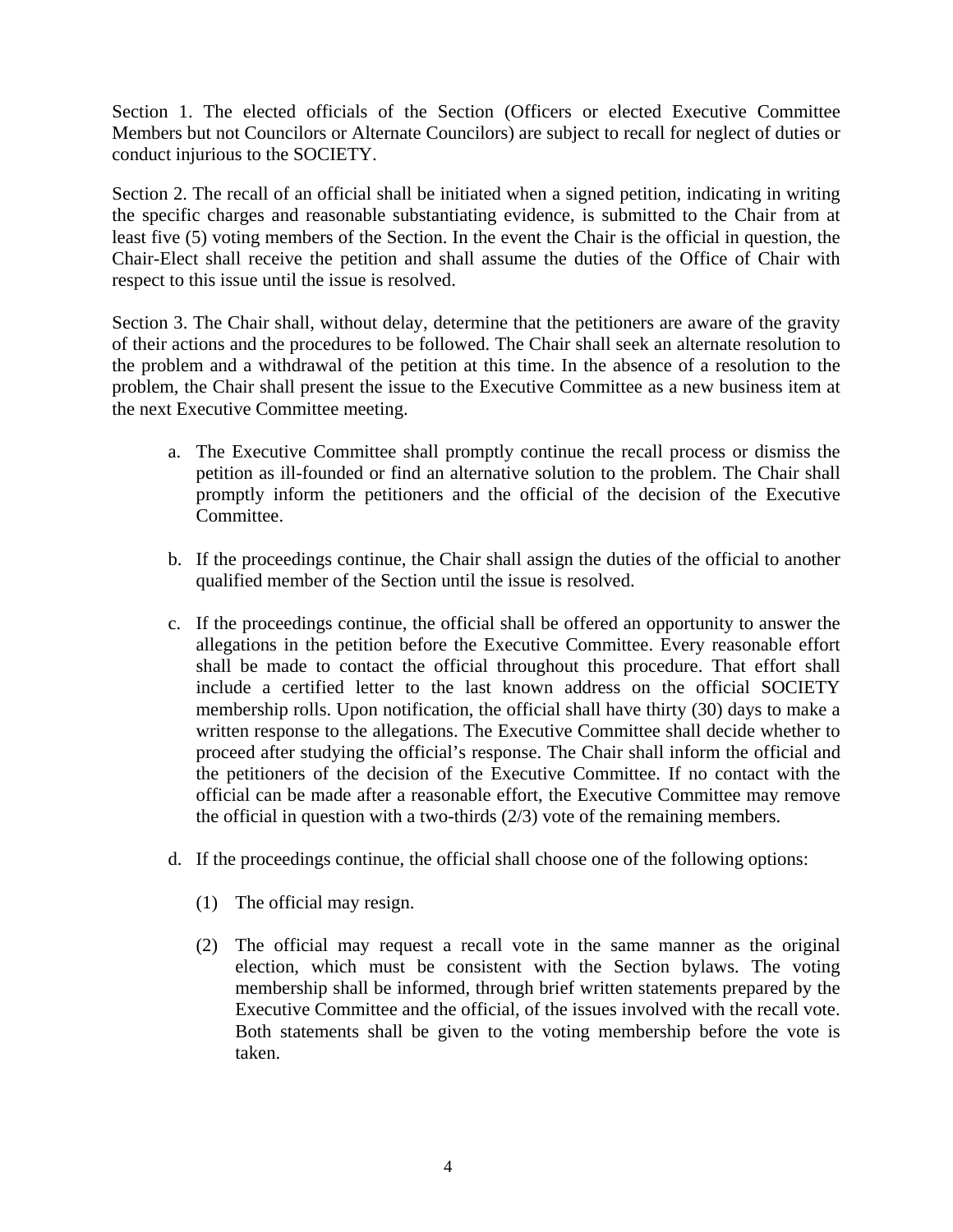- (3) The official may request a hearing and a recall vote by the remaining members of the Executive Committee. A two-thirds (2/3) vote of the remaining members of the Executive Committee shall be required to recall the official.
- (4) The official may choose not to respond and thus forfeit the position.

Section 4. The vacancy provisions of these bylaws shall be used to fill a vacancy caused by a recall process. The membership of the Section and the Executive Director of the SOCIETY shall be informed of the results of the recall process and the replacement of the official.

#### **BYLAW VIII Duties of Officers and Executive Committee**

Section 1. The duties of the officers shall be those customarily performed by such officers, together with those responsibilities prescribed by the Constitution and Bylaws of the SOCIETY and by these bylaws and such other duties as may be assigned from time to time by the Executive Committee.

Section 2. The Chair of the Section shall serve as Chair of the Executive Committee and shall appoint other committees authorized in these bylaws or by the Executive Committee.

Section 3. The Executive Committee shall be the governing body of the Section and, as such, shall have full power to conduct, manage, and direct the business and affairs of the Section in accordance with the Constitution and Bylaws of the SOCIETY and these bylaws.

#### **BYLAW IX Committees**

The Executive Committee shall establish committees as necessary for the proper operation of the Section.

### **BYLAW X Meetings**

Section 1. The Section shall hold at least one regular meeting each year and such other meetings as are necessary to carry out its objects, and at such places as designated by the Executive Committee.

Section 2. The Section may hold business meetings at the call of the Executive Committee or at the request of ten (10) members of the Section. The notices of meetings shall state the exact nature of the business to be transacted.

Section 3. The time and the place of any business meeting of the Section shall be fixed by the Executive Committee provided that at least one week's notice thereof is given to the members and affiliates. A quorum for all business meetings of the Section shall consist of ten (10) percent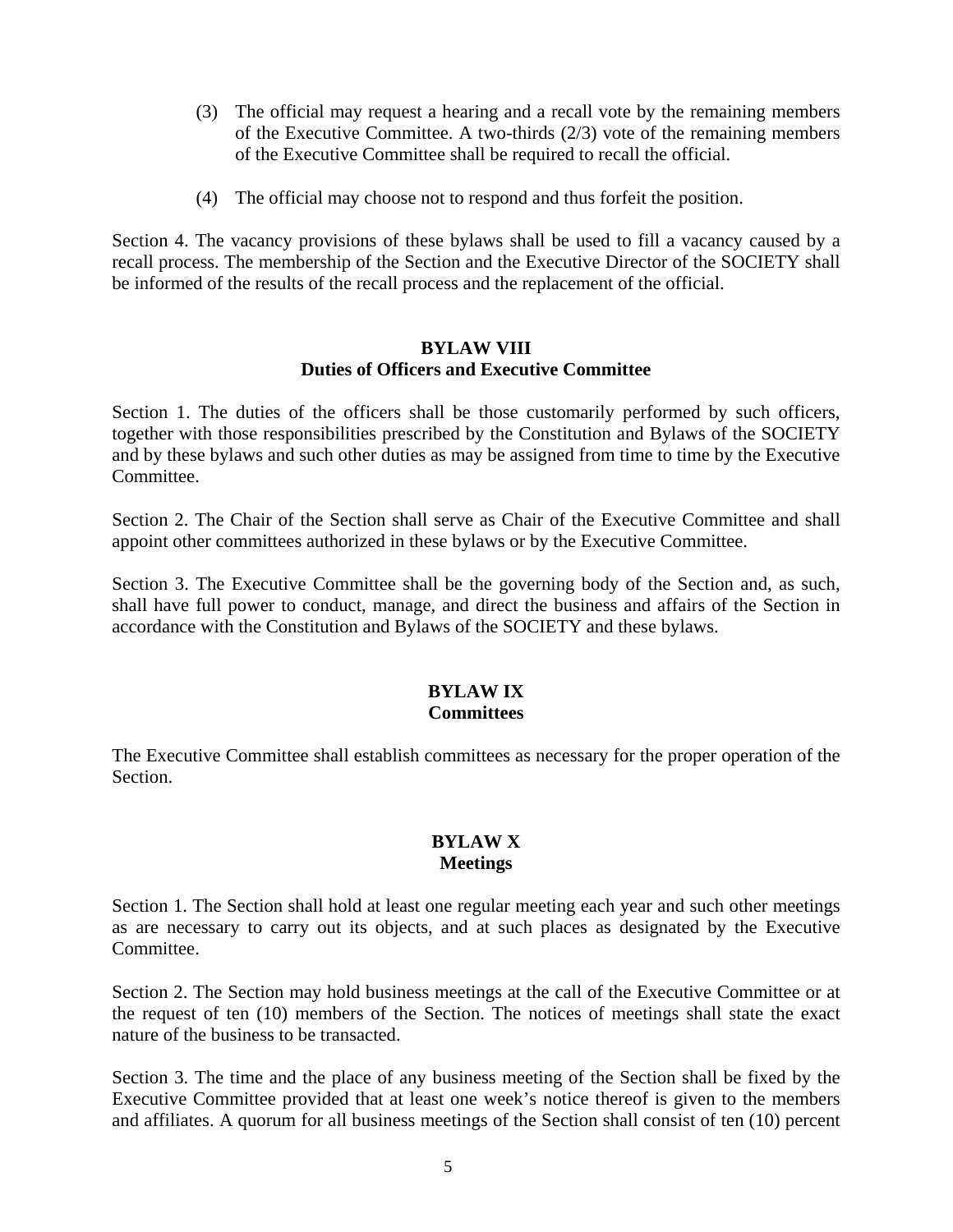of the members of the Section. In the absence of a quorum, all business meetings shall adjourn to a date.

Section 4. The Executive Committee shall meet at the call of the Chair or at the request of a majority of the members of the Committee. A quorum for all Executive Committee meetings shall consist of fifty (50) percent of the members of the Executive Committee. In the absence of a quorum, all Executive Committee meetings shall adjourn to a date determined by the Executive Committee.

# **BYLAW XI Finances**

Section 1. All income to the Section shall be collected by the Treasurer.

Section 2. The Section shall make application for a share of the annual SOCIETY dues of its members and Society Affiliates as provided in the Constitution and Bylaws of the SOCIETY.

Section 3. Funds allocated to the Section by the SOCIETY shall be used only in the payment of necessary operating expenses incident to the fulfillment of the Section's objects.

Section 4. The Section may assess dues and raise or collect funds to be expended for local purposes, in harmony with the provisions of the charter of the SOCIETY, and may have the entire management and control of said funds.

Section 5. The Section may receive donations or bequests made to the Section and may expend or invest the same in the interest of the Section.

Section 6. The Section shall submit to the Council Committee on Local Section Activities of the SOCIETY through the Executive Director of the SOCIETY an annual report of its operations, including an itemized statement of receipts and expenditures and investments of its funds.

# **BYLAW XII Amendments**

Section 1. A proposed amendment to these bylaws must first be submitted in writing to the Executive Committee. If it is found to be in accordance with the Constitution and Bylaws of the SOCIETY, the Secretary shall then furnish all members of the Section with a copy of the proposed amendment.

Section 2. At the next meeting of the Section after notice of the proposed amendment is given, the amendment may be adopted by three-fourths of the votes of the members present, or, at the discretion of the Executive Committee, by distributed ballot. The amendment will be adopted with the approval of three-fourths of the returned ballots.